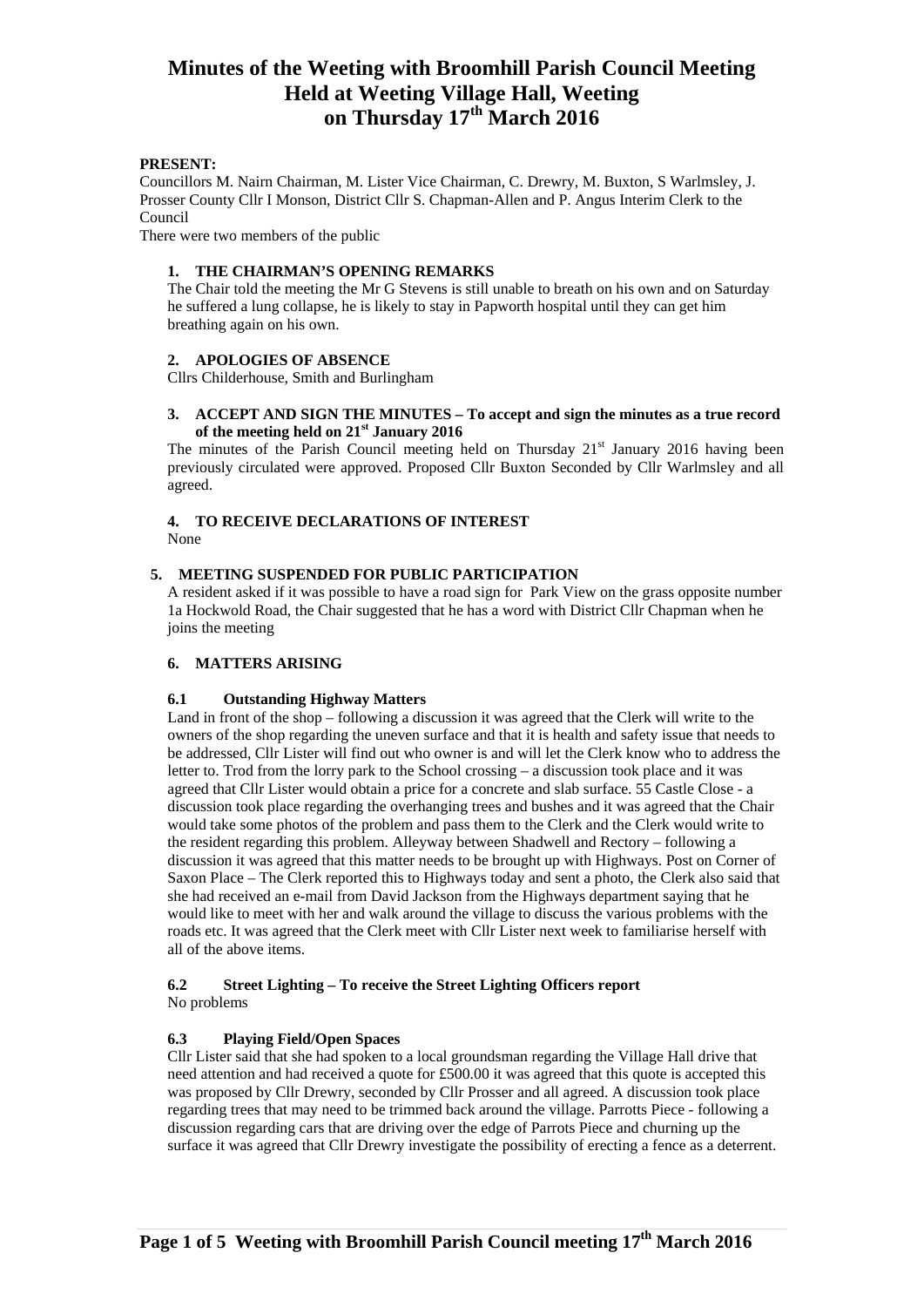## **6.4 Weeting Village Fayre (apart from item 8.2 finance)**

Cllr Drewry said that there are a few stalls booked that are free. She has nothing else to report at the moment.

#### **6.5 Memorial Garden**

The memorial garden is progressing slowly

#### **6.6 Local Plan Consultation**

See District Cllr Chapman-Allens report

### **7. REPORTS**

#### **7.1 Chairman's Report**

The Chair said that for the foreseeable future the Parish Council would need to employ Pauline Angus as the Interim Clerk and he then asked the Clerk to give the Cllrs a progress report.

### **7.2 Clerks Report**

The Clerk explained that all the parish files are now in her office at her home, all documents from Mr Stevens computer have been transferred onto Weetings new laptop, Weeting now own a mobile phone which will also be used to record the meetings to ensure that the minutes are accurate. There is now a new accounting system in place that will accurately record incoming and outgoing transactions giving the Cllrs a report on exactly where the figures are year to date, the cost of this new accounting system and the transferral of all the past years receipts and invoices on to the new system was £400.00 however the Council will no longer have to pay an outside accountant the cost of £350 a year to prepare the figures for the external auditors as the Clerk would be doing this from now on. Two memory sticks have been purchased one to be kept by the Chair and the other by the Clerk, the Clerk will back up everything from the laptop on to this and at each meeting the Chair will exchange his with the Clerk so that the Parish Council will always have an up to date record of everything including PAYE in their possession. There is in excess of £3,000 in VAT to be claimed and HMRC may also need to refund some money to the Council. A discussion took place regarding the payment for rental of the office at the Clerks house and it was agreed that a sum of £25.00 a month would be paid.

### **7.3 Village Handyman**

Mr Reay read out the following report for work carried out from  $22<sup>nd</sup>$  January to  $17<sup>th</sup>$  March, he cut back the branches that were overhanging where the dog walkers go, a lot of work is being carried out on the orange netting on the football field, fitted a glass panel in the phone box and did some work on the door so that it shuts, put chipping in the play area gateway where there was a puddle, fitted new F/E board by the picnic bench and cut down some small dead trees in this area, fitted new post in the Village Hall approach and also at Parrotts Piece, cut back branches by the new light at Parrotts Piece, untwisted chains on the senior swing, reported the clothing bank that is jammed to Mr Wilder at Breckland Council, reported to the police that there was a young man sleeping rough in the village, he has since moved on and Mr Reay said that he would clear up after him. He said that the Interim Clerk has been very helpful and he thanked her for her help.

### **7.4 Bowls Club Report**

Cllr Lister reported that the membership numbers are down, there is a table top sale on Saturday, followed by a Cheese and Port night and there is also a karaoke night planned.

### **7.5 Village Hall Report**

No one present to give a report.

### **7.6 District Councillors Report**

Cllr Chapman-Allen reported that during the Local Plan Consultation there were over 2,600 comments, further to this the Planning Officers will compile the feedback from this consultation and when this is available this will be forwarded to Parish Councils. He also gave some details on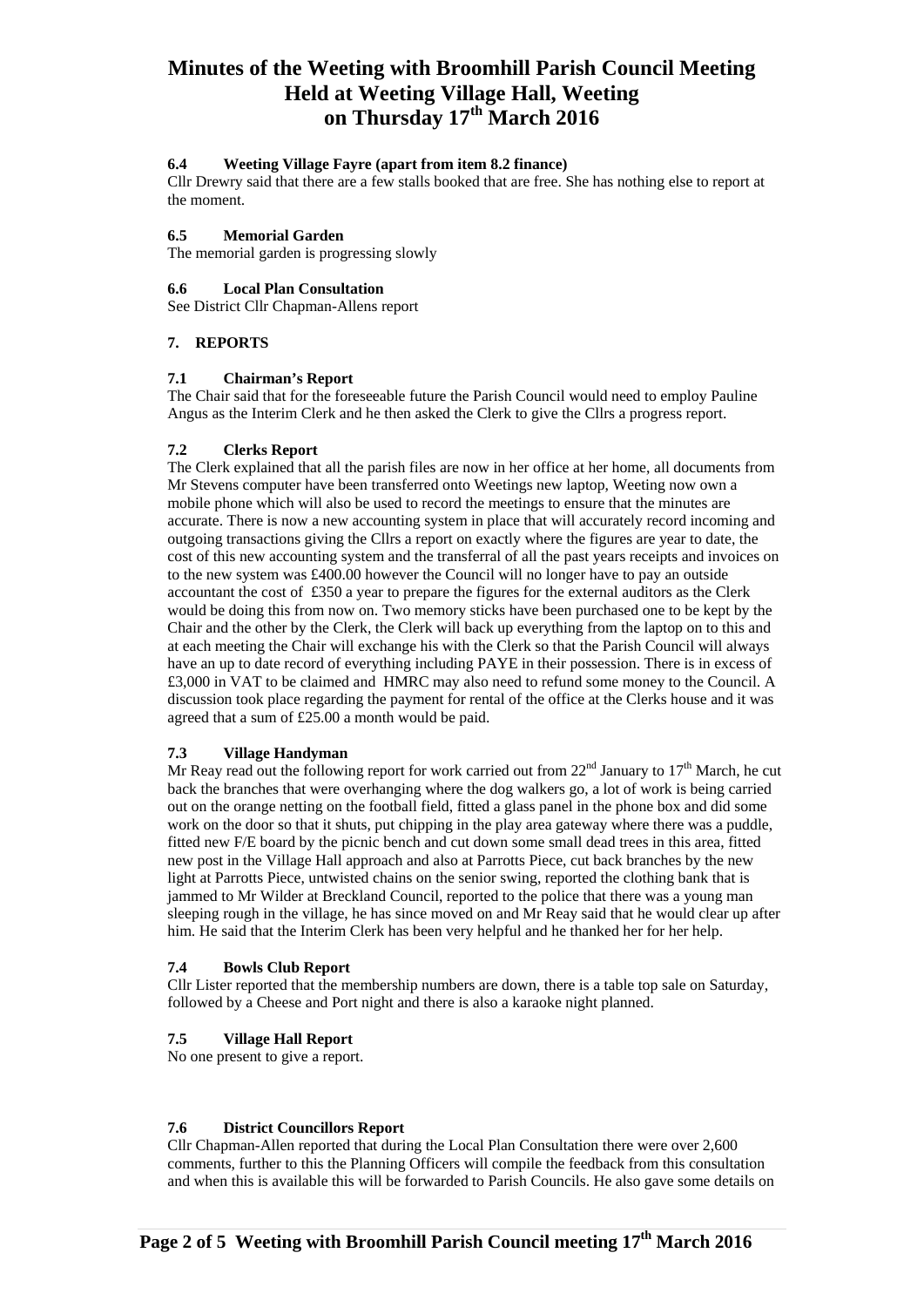funding that may be available for various projects that may going on the village, he also went over some details regarding devolution.

### **7.7 County Councillors Report**

Cllr Monson reported that the budget has been fixed with a 3.99% increase. The recycling centres that had been put on a shorter week will now be back to normal 7 days a week closing at 5.00pm. He said that as soon as the weather warms up part of the road in Hockwold Road will be resurfaced.

### **8. CORRESPONDENCE**

## **9. FINANCE**

**9.1 To Agree and Sign the Payments for January, February and March 2016 invoices**  The payments for February and March 2016 were agreed, this was proposed by Cllr Lister and seconded by Cllr Drewry and all agreed.

### **Weeting Payments for January/ February 2016 Invoices**

The following payments were authorised on Thursday the 17th March 2016. The cheques were signed by Cllr M Burlingham and Cllr T Childerhouse

| <b>Balance for Jan 2016</b>                 |                                               | £32,179.37   |
|---------------------------------------------|-----------------------------------------------|--------------|
|                                             | Minus the following direct debits             |              |
| E-On Street Lights January 2016             |                                               | £384.91      |
| E-On Street Lights February 2016            |                                               | £384.91      |
| Viridor Waste Jan 2016                      |                                               | £65.72       |
| Viridor Waste Feb 2016                      |                                               | £85.32       |
| E-On Parrots Piece Jan 2016                 |                                               | £11.08       |
| E-On Parrots Piece Feb 2016                 |                                               | £11.62       |
| Mr J Reay Salary Paid by DD                 |                                               | £200.00      |
| <b>Total Direct Debits</b>                  |                                               | £1,143.56    |
| Plus the following receipts                 |                                               |              |
| <b>Brandon Market</b>                       |                                               | £75.00       |
| Serenity                                    |                                               | £20.00       |
| <b>Weeting Bowls</b>                        |                                               | £18.75       |
| <b>Total Income</b>                         |                                               | £113.75      |
| <b>Total after Direct Debits and Income</b> |                                               | £31,149.56   |
| <b>Cheques</b>                              | <b>Description</b>                            | <b>Total</b> |
| 103122                                      | Weeting Village Hall                          | £26.25       |
| 103123                                      | E-On For Football Club                        | £7.09        |
| 103124                                      | Viking Stationary -                           | £167.23      |
| 103125                                      | Mr J Reay Handyman Salary 53 hours            | £197.11      |
| 103126                                      | Mr J Reay out of pocket expenses              | £86.41       |
| 103127                                      | Mr G N Stevens Clerk Salary *                 | £488.80      |
| 103128                                      | Mr G N Stevens Office Equipment / Broadband * | £25.00       |
| 103129                                      | <b>Westcotec Street Light Maintenance</b>     | £194.08      |

 \* These two cheques were amended to be paid to Mrs W Stevens due to Mr Stevens in hospital and Mrs Stevens unable to access his bank account.

| <b>Total Cheques paid</b>                         | £1,191.97  |
|---------------------------------------------------|------------|
| <b>Balance in Community Account February 2016</b> | £29,957.59 |
| <b>Balance in Savings Account</b>                 | £21,729.51 |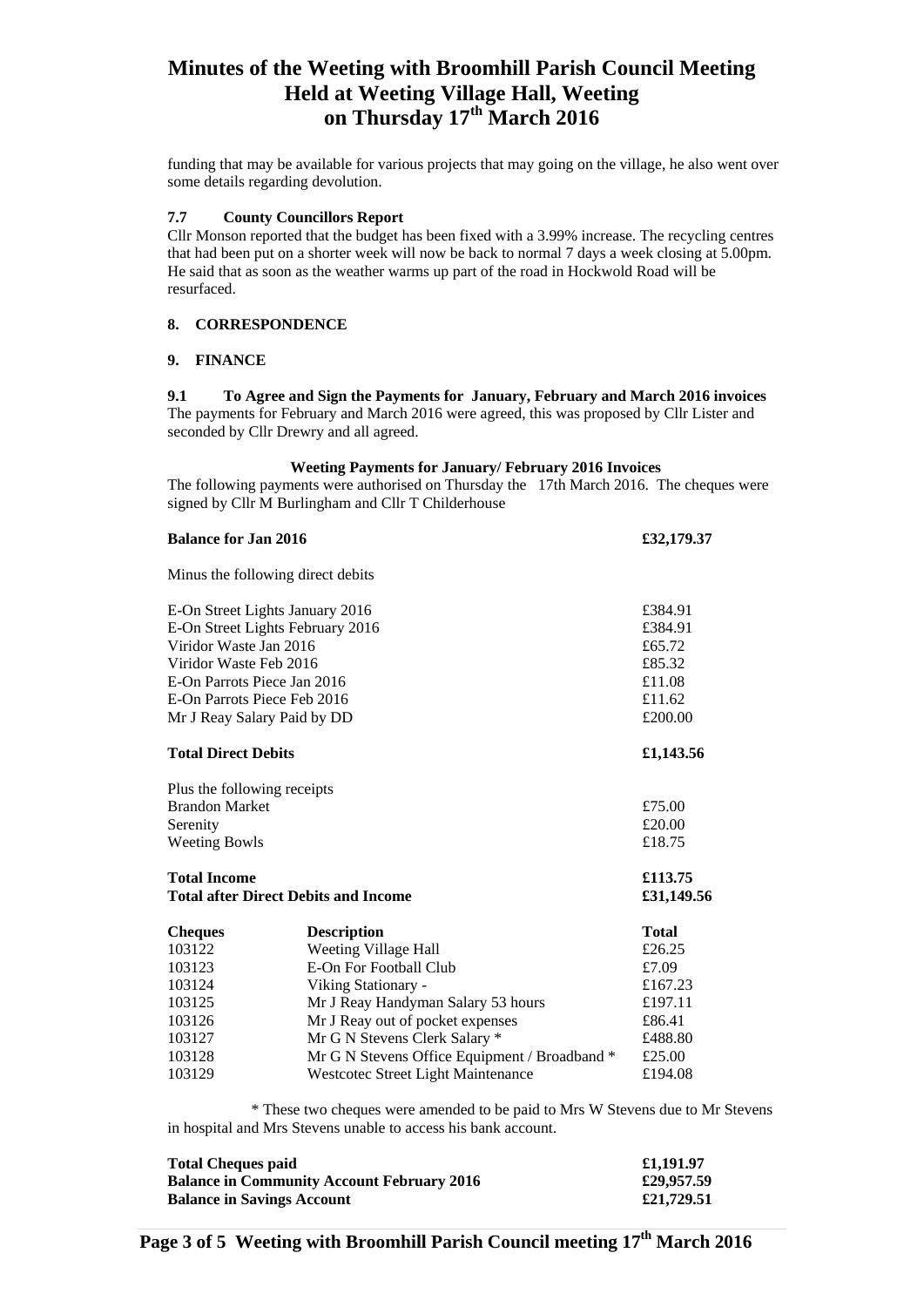#### **Weeting Payments for February/ March 2016 Invoices**

The following payments were authorised on Thursday the 17th March 2016. The cheques were signed by Cllr M Burlingham and Cllr T Childerhouse

| <b>Balance for Feb 2016</b>                                                                                         | £29,957.59                                          |              |
|---------------------------------------------------------------------------------------------------------------------|-----------------------------------------------------|--------------|
|                                                                                                                     | Minus the following direct debits                   |              |
| E-On Street Lights                                                                                                  | £11.77                                              |              |
| E-On Street Lights Parrots Piece                                                                                    | £360.08<br>£93.60<br>£47.52<br>£200.00<br>£712.97   |              |
| Viridor Waste Collection                                                                                            |                                                     |              |
| Viridor Waste 2016 Duty of Care                                                                                     |                                                     |              |
| Mr J Reay Salary Paid by DD                                                                                         |                                                     |              |
| <b>Total Direct Debits</b>                                                                                          |                                                     |              |
|                                                                                                                     | Plus the following receipts                         |              |
| Weeting Village Life                                                                                                | £20.00<br>£20.00                                    |              |
| <b>Total Income</b>                                                                                                 |                                                     |              |
|                                                                                                                     | <b>Total after Direct Debits and Income</b>         | £29,264.62   |
| <b>Cheques</b>                                                                                                      | <b>Description</b>                                  | <b>Total</b> |
| 103130                                                                                                              | E-On Football Club                                  | £7.96        |
| 103131                                                                                                              | Mr J Reay Delivery of Village Life                  | £92.73       |
| 103132                                                                                                              | <b>Anglian Computers</b>                            | £546.97      |
| 103133                                                                                                              | Void Cheque VAT incorrect see cheque103146          | £0.00        |
| 103134                                                                                                              | Mrs W Stevens - Mr GN Stevens Sick Pay *            | £604.80      |
| 103135                                                                                                              | Mrs Serena Barnes - Accountant                      | £400.00      |
| 103136                                                                                                              | Postoffice (HMRC)                                   | £170.20      |
| 103137                                                                                                              | Westcotec - Street Light Maintenance                | £194.08      |
| 103138                                                                                                              | Void Cheque                                         | £0.00        |
| 103139                                                                                                              | Westcotec - New Street Lighting School Approach     | £3,971.56    |
| 103140                                                                                                              | Birchall Limited T/A Postprint Weeting Village Life | £737.00      |
| 103141                                                                                                              | Mrs P Angus - Interim Clerks Salary                 | £423.20      |
| 103142                                                                                                              | Mrs P Angus - Out of Pocket Remuneration            | £139.01      |
| 103143                                                                                                              | Mrs P Angus - Telephone/ Broadband/Office Equ       | £25.00       |
| 103144                                                                                                              | Mr J Reay Salary (£200 paid by DD - see above)      | £129.22      |
| 103145                                                                                                              | Mr J Reay Out of Pocket Remuneration                | £50.45       |
| 103146                                                                                                              | Treelink Landcare - 8 trees and 60 mixed shrubs     | £700.80      |
| 103147                                                                                                              | Village Hall                                        | £33.75       |
| <b>Total Cheques paid</b><br><b>Balance in Community Account February 2016</b><br><b>Balance in Savings Account</b> | £8,226.73<br>£21,037.89<br>£21,729.51               |              |

\* Clerks sick pay for Mr G N Stevens cheque made to Mrs W Stevens as due to separate accounts Mrs Stevens unable to access Mr Stevens Bank account

### **9.2 Weeting Village Fayre**

The Chair said a budget of £1,000 had been set to cover the cost of hiring various items for the Village Fayre, this was proposed by Cllr Warlmsley seconded by Cllr Lister and all agreed.

### **9.3 Mr Gordon Stevens – Sick Pay – to confirm and record Mr Stevens sick pay entitlement**

Cllr Prosser proposed that for this item and item 9.4 of the meeting the public should leave the room the Clerk will also be asked to leave the room for item 9.4, this was seconded by Cllr Lister and all agreed. The Clerk informed the meeting that as Mr Stevens is in his fourth year as Parish